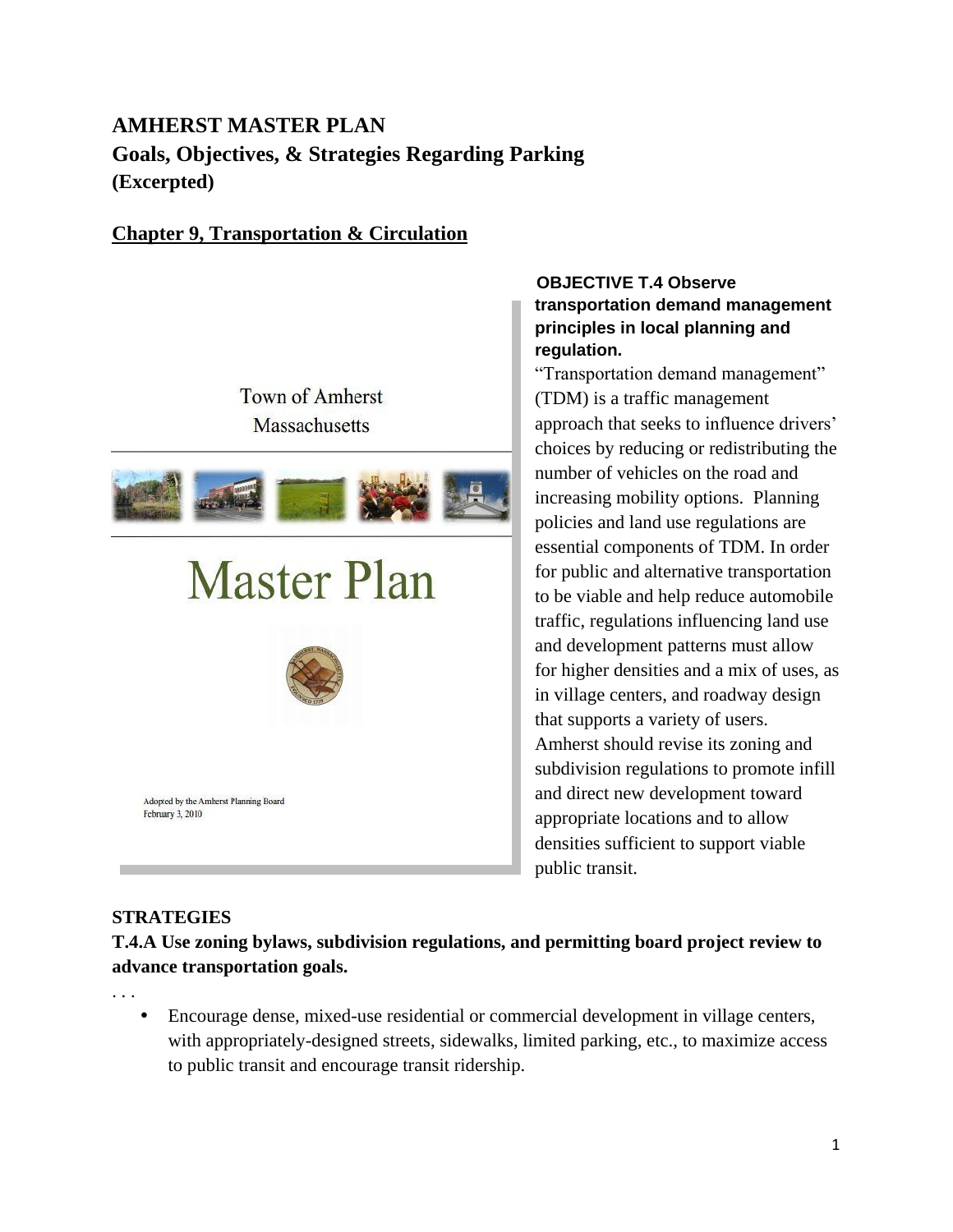#### **T.4.B Adjust existing regulations to help reduce the number of cars in the downtown area.**

- Expand the Municipal Parking District (within which selected uses are exempt from parking requirements) to other areas of the downtown and village centers.
- Remove or reduce parking requirements in the Zoning Bylaw for most residential and commercial development in the downtown area in order to increase density, maximize the area available for residential and commercial development, and create a vital pedestrian atmosphere.
- Increase shared parking and off-site parking for residential and commercial development where applicable, by expanding on existing zoning regulations and pursuing public/private agreements.

#### **OBJECTIVE T.5 Within the context of community transportation demand management planning, provide adequate public parking to support existing and desired new development in the downtown and elsewhere.**

 Amherst is a regional center for numerous outlying communities only some of which are served by public transit. Both during and after the transition away from an oil-based economy, parking for personal vehicles will continue to be a necessary form of infrastructure for the downtown, village centers, and commercial areas.

## **STRATEGIES**

## **T.5.A Make changes in parking policies to organize the public parking supply more efficiently.**

- Inventory existing downtown parking to assess current parking patterns, demand, and availability.
- Encourage employers to offer parking permits to employees.
- Restructure metered parking into zones with a tiered fee structure such that the most convenient parking is the most short-term and more expensive than areas further away from downtown.
- Consider applying a progressive price structure to meters with three-hour limits or more.
- Set meter rates so that a minimum percentage  $(15\%)$  of parking spaces remains open during peak periods.
- Increase parking revenue by adding meters on Town streets near University of Massachusetts.

## **T.5.B Evaluate existing downtown public and private parking areas for reorganization, management, enhancement, or potential redevelopment as multi-modal facilities, preferably in concert with private mixed-used redevelopment of adjacent streetfront areas.**

 Areas to include in this evaluation include, but are not limited to, the Boltwood Walk parking garage, CVS lot, Amity Street lot, parking sites at the north end of downtown, in the interior of the East Pleasant/Triangle/Pray Street block, and the Amherst College alumni parking lot south of Spring Street.